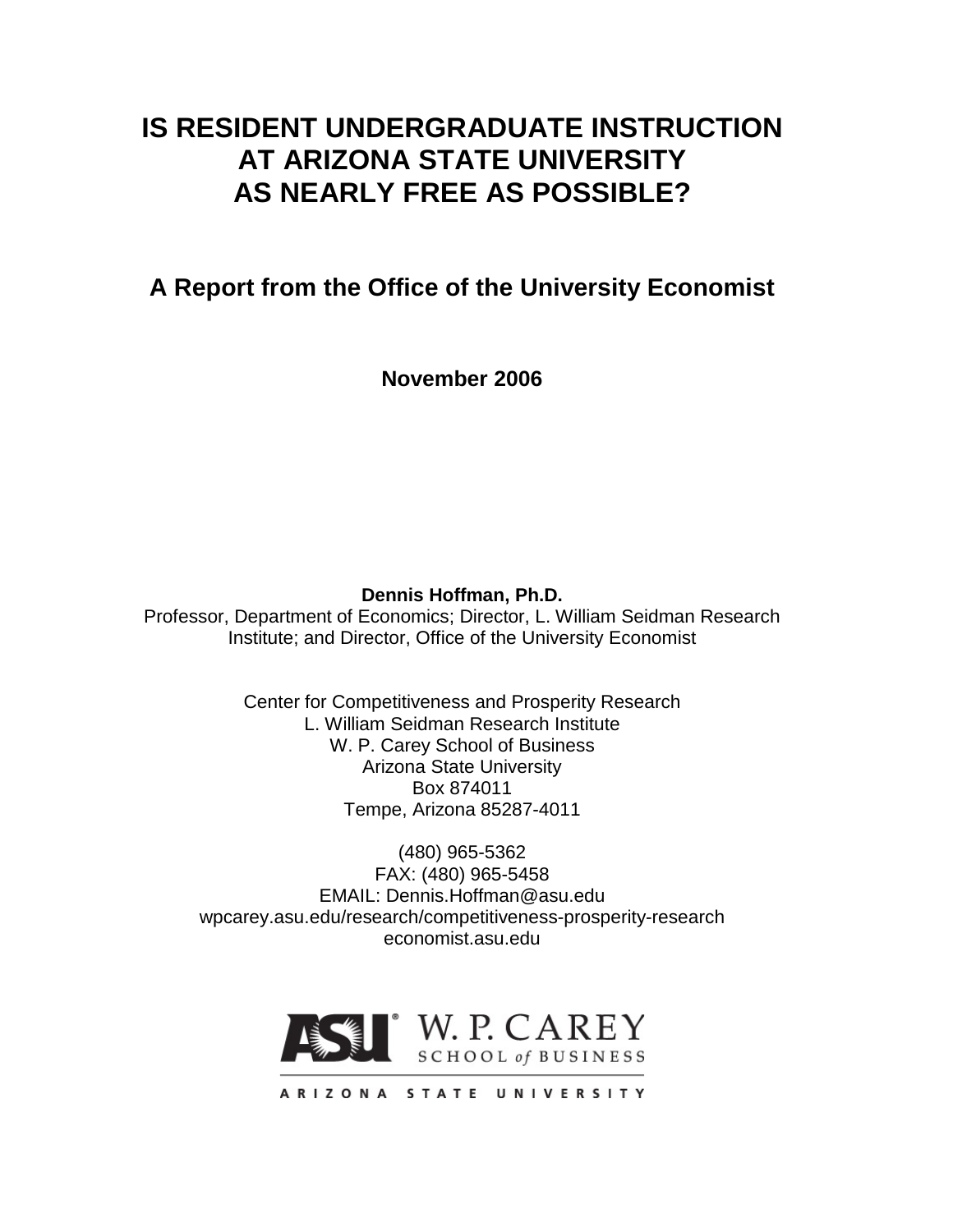## **TABLE OF CONTENTS**

| Background on the "As Nearly Free as Possible" Clause                                |    |
|--------------------------------------------------------------------------------------|----|
| An Economic Analysis of "As Nearly Free as Possible"                                 |    |
| Tuition and Fees From a Historical Perspective                                       |    |
| Cost of Attending College Relative to the Large Private Return From a College Degree | 13 |

# **LIST OF TABLES**

| 1. Overview of Tuition and Financial Aid: Full-Time, Arizona Resident Undergraduates,<br>Arizona State University, 2005-06 | 4               |
|----------------------------------------------------------------------------------------------------------------------------|-----------------|
| 2. Tuition and Financial Aid Detail: Full-Time, Arizona Resident Undergraduates, Arizona                                   | 6               |
| State University, 2005-06                                                                                                  |                 |
| 3. Overall Tuition and Net Payment in Comparison to Per Capita Personal Income: Full-                                      | 8               |
| Time, Arizona Resident Undergraduates, Arizona State University                                                            |                 |
| 4. Overall Tuition and Net Payment in Comparison to Arizona Resident Federal Adjusted                                      | 9               |
| Gross Income: Full-Time, Arizona Resident Undergraduates, Arizona State University                                         |                 |
| 5. Comparison of Tuition and Home Prices                                                                                   | 10 <sup>1</sup> |
| 6. Comparison of Tuition and State Appropriations Per Full-Time-Equivalent Student With                                    | 12              |
|                                                                                                                            |                 |
|                                                                                                                            |                 |
| Higher Education Price Indexes: Full-Time, Arizona Resident Undergraduates, Arizona<br><b>State University</b>             |                 |

# **LIST OF CHARTS**

| 1. Tuition And Aid, Full-Time, Arizona Resident Undergraduates Arizona State University, |  |
|------------------------------------------------------------------------------------------|--|
| 2005-06                                                                                  |  |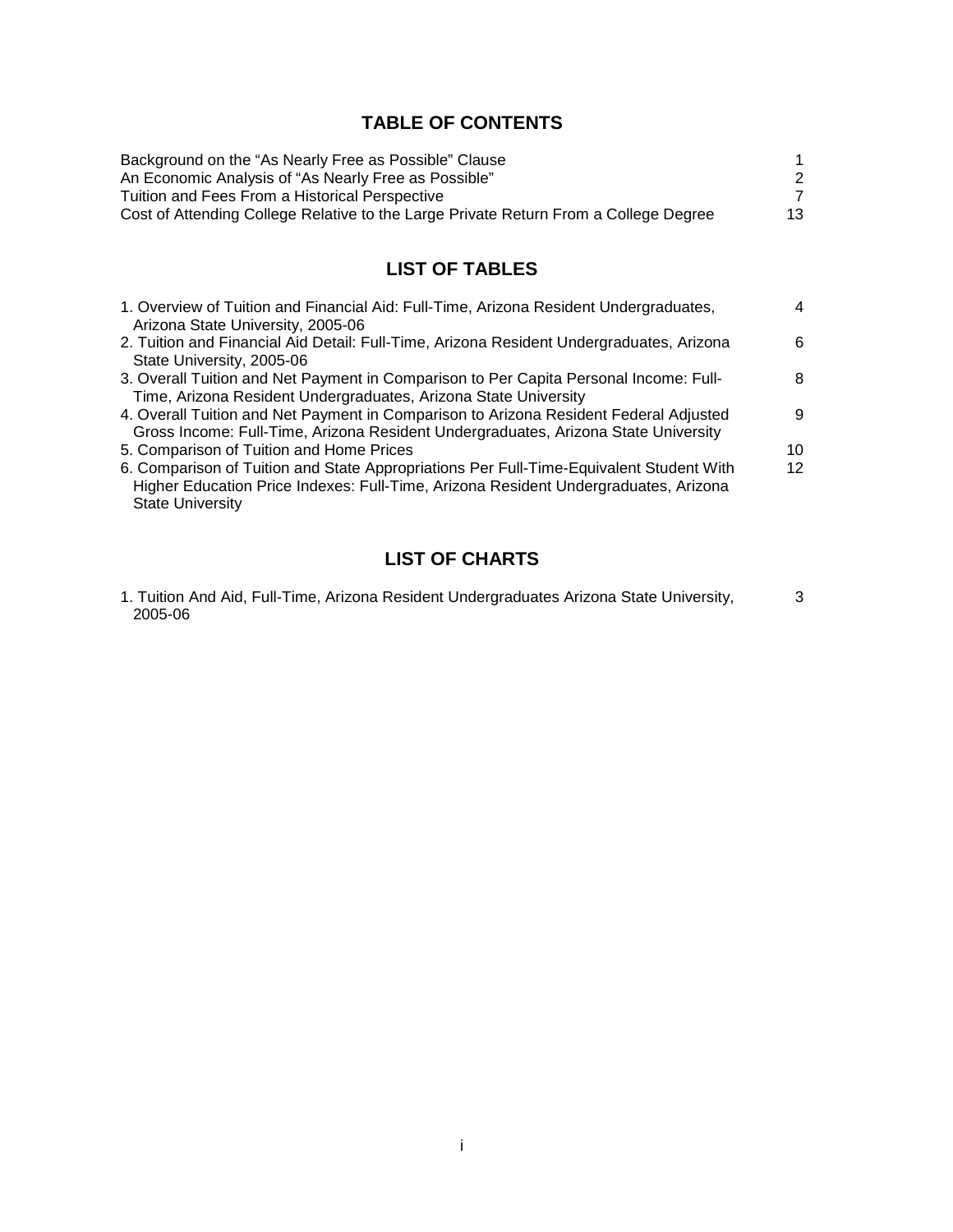#### **BACKGROUND ON THE "AS NEARLY FREE AS POSSIBLE" CLAUSE**

1. The Arizona Constitution, written in 1912, specifies that instruction at state educational institutions "shall be as nearly free as possible." No guidance is provided as to what constitutes "as nearly free as possible."

2. The Constitution also specifies that the Arizona Legislature shall make appropriations of tax revenues for "the proper maintenance" of state educational institutions and "shall provide for their development and improvement." No guidance is provided regarding the level of appropriation needed.

3. The Arizona Supreme Court, in 1935, ruled that in order to satisfy the constitutional requirement that instruction be "as nearly free as possible" that tuition and fees must be "neither excessive nor unreasonable."

4. An Arizona Attorney General opinion, written in 1999, indicated that the definitions of "excessive" and "unreasonable" cannot be determined as a matter of law, but rather is a factual inquiry. Further, the ordinary definition is to be assigned to each word. The opinion defined "excessive" as "exceeding the usual, proper or normal." "Unreasonable" was defined as "evidencing indifference to reality or appropriate conduct."

5. The Legislature, in statute, delegated to the Arizona Board of Regents the setting of tuition and fees. Many factors are considered in setting tuition and fees, including per-student cost of education, student demographics, and the availability of student financial aid.

6. The Board of Regents has interpreted tuition and fees within the bottom one-third of the 50 states' senior public institutions to be consistent with "as nearly free as possible." This comparison of tuition and fees to those at other public universities is considered a test of reasonableness. Two study groups in 1998 concurred that the Board of Regents' policy was consistent with the constitutional language.

7. The "lower one-third" tuition policy of the Board of Regents is consistent with the Attorney General opinion that the definition of "excessive" and "unreasonable" be determined by factual inquiry, and also is consistent with the definition of "excessive" as exceeding the "usual" or "normal." However, the existing policy is just one of many possible alternatives that would be consistent with the Arizona Constitution.

8. An economic analysis of instructional revenues and expenditures at Arizona universities in comparison to peer schools indicates that tuition and fees in Arizona are less than average. For this analysis, "average" was equated to "usual" or "normal," which in turn indicate that tuition and fees are not "excessive" or "unreasonable." Based on the Supreme Court decision, tuition and fees therefore are consistent with the Arizona Constitution's "as nearly free as possible" clause. (See the following for more information on this analysis.)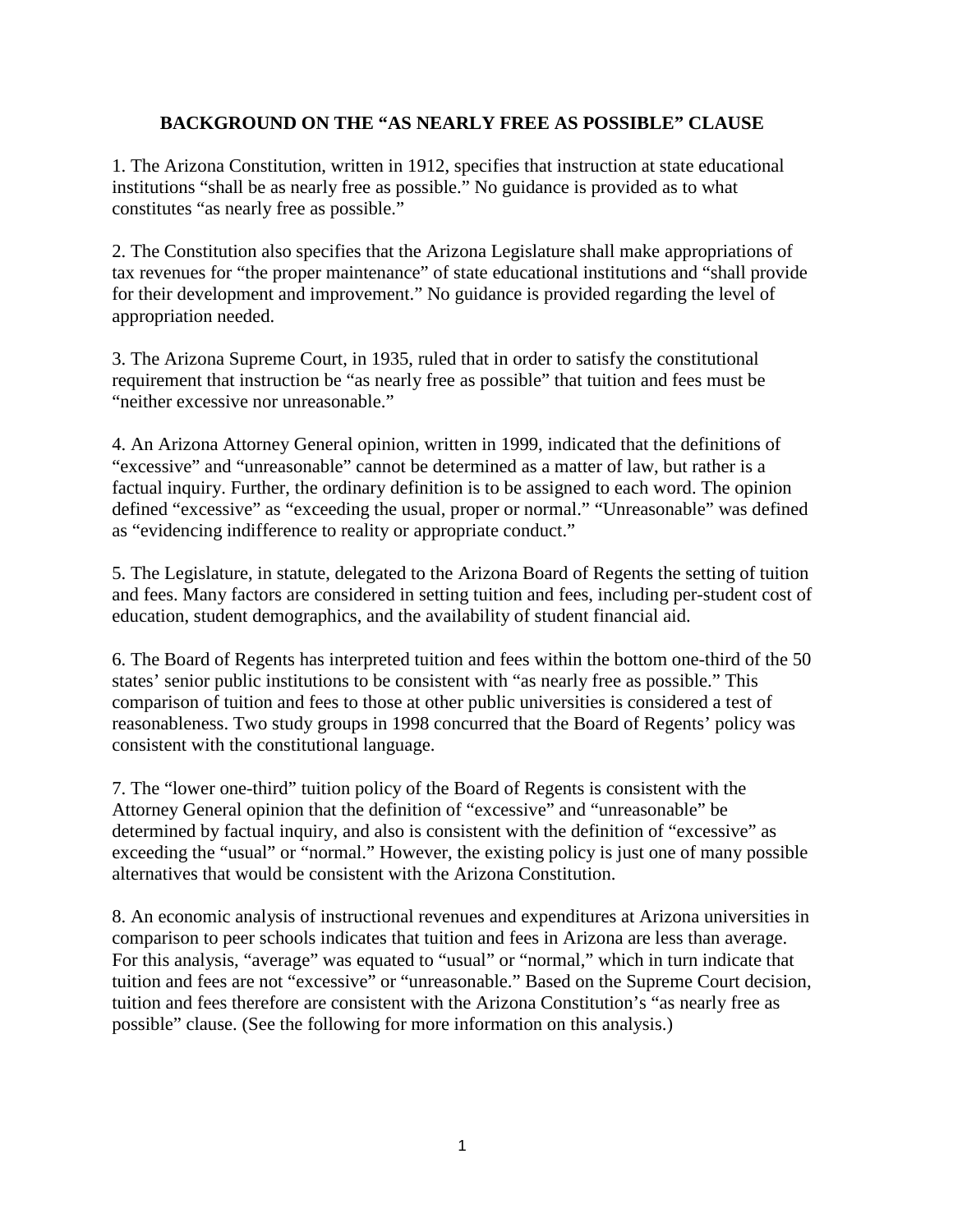#### **AN ECONOMIC ANALYSIS OF "AS NEARLY FREE AS POSSIBLE"**

In a February 2006 University Economist report, *Tuition, Appropriations and Constitutional Mandates in Arizona*, accessible from [http://economist.asu.edu/arizona-universities,](http://economist.asu.edu/arizona-universities) a comparison was made of finance at Arizona State University to peer schools in other states. The analysis focused on the average of the peer schools, equating this to "usual" and "normal." The peer schools are the 50 states' senior public institutions, as defined by the Arizona Board of Regents.

Actual data from the 2003-04 school year were used. The analysis included expenditures and revenues — both tuition/fees and state appropriations — directly related to the instructional operations of the institutions. Spending on instruction-related items was set equal to the average percentage of the total of tuition and government support. Tuition was set equal to the average percentage of combined revenue. The results indicate that tuition and fees at Arizona State University were \$772 (12 percent) less than the full-time-equivalent student average of the senior public universities on the Board of Regents' list.

#### **Overview**

This report provides context for a discussion of the "as nearly free as possible" provision. It examines:

- The family income distribution of resident undergraduate financial-aid seekers at Arizona State University in academic year (AY) 2005-06.
- The family-income distribution of all resident undergraduates including the nonloanaid distribution of all resident undergraduates at Arizona State University in AY 2005-06.
- A comparison of tuition and fees historically at Arizona State University, using overall inflation, per capita personal income, federal adjusted gross income per taxpayer, and housing prices as separate points of reference. Depending on data availability, some of the comparisons are made from as far back as 1933-34 to the present.
- A comparison of combined tuition and state support as a source of financial capacity for serving instructional needs at Arizona State University for AY 1991-92 to present.
- The share of income devoted to tuition in comparison with the large private returns that accrue to degree holders.

#### **Resident Undergraduate Financial-Aid Seekers at ASU, AY 2005-06**

One of the clearest pictures of the support received by students in need of financial assistance is to examine the financial support received by resident full-time undergraduate students from all sources, both including and excluding loan-package support, at various family income levels. Table 1 contains a summary of financial aid paid to those 12,000 full-time resident undergraduate students who sought the assistance. The table reveals that the aid package awarded to these full-time resident financial-aid seeking students exceeded the \$4,311 tuition charge by 88.7 percent when all sources — including loans — are considered. Even when loans are excluded, all gift aid exceeded tuition by about 7 percent. For these support-seeking full-time resident undergraduate students, approximately 60 percent of the tuition charges were offset by aid supplied directly from ASU.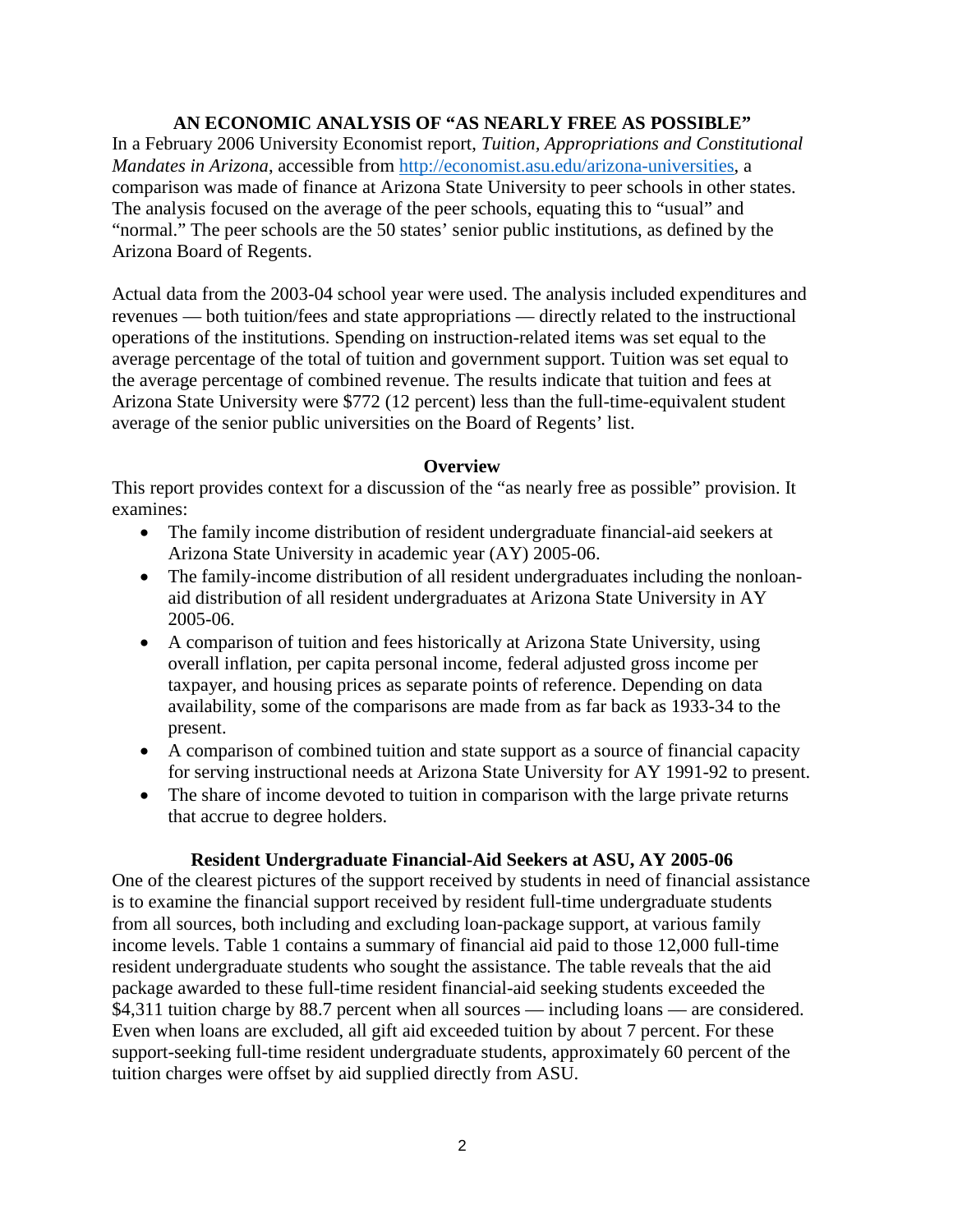The last column in Table 1 denotes the percent of family income that must be allocated to pay tuition at the indicated family income levels. At no income strata does the net (after scholarship aid) cost of tuition exceed 2 percent of family income. Chart 1 provides a visual comparison of these relative burdens, stratified by income level.

While the 11,999 full-time resident-aid-seeking students do not represent all ASU students or even all full-time resident students, it is clear that there is a considerable amount of financial aid available for students who sought support. Tuition, net of financial aid, is a small share of their reported family incomes.

## **Estimating the Income Distribution of all Resident Undergraduates**

The income distribution of all undergraduates was estimated using data from Table 1 for financial-assistance seekers and from the decennial census for families reporting college-age dependent students in their households. The analysis assumes that financial-aid seekers account for 11,999 of the support recipients while the remaining 15,777 scholarship recipients received aid on a merit basis, regardless of income. A third group of nonaid recipients is assumed to be comprised predominantly of high-income student families.

More refined estimates of this distribution could be obtained by ascertaining the home addresses of students in these three groups: Free Application for Federal Student Aid (FAFSA filers), other support recipients, and nonscholarship recipients. The addresses collected in this fashion can be associated with average household income by zip code using data from the decennial census.





Source: Arizona State University, Financial Aid Office.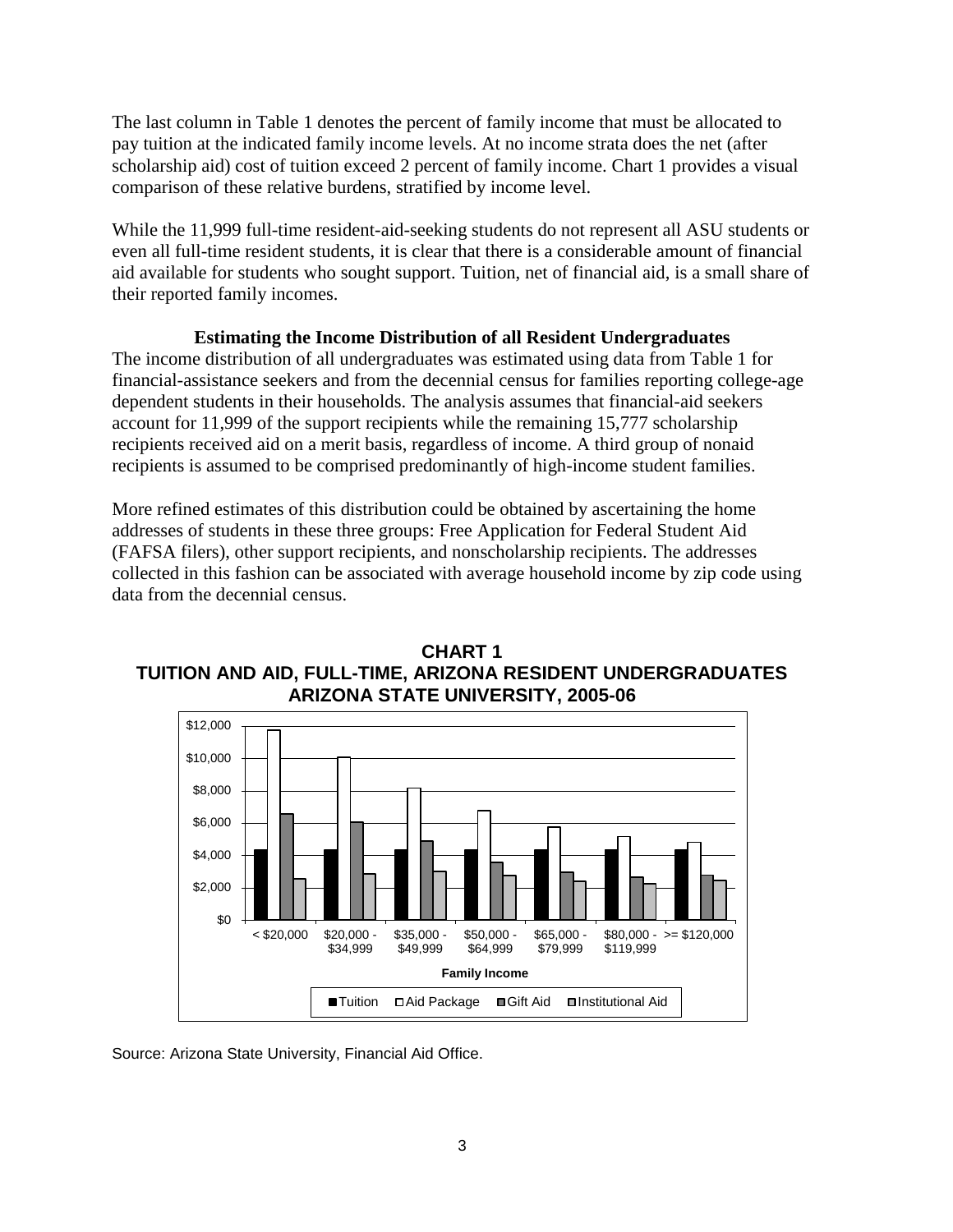#### **TABLE 1 OVERVIEW OF TUITION AND FINANCIAL AID: FULL-TIME, ARIZONA RESIDENT UNDERGRADUATES, ARIZONA STATE UNIVERSITY, 2005-06**

| <b>Family Income</b> | <b>Number</b><br>οf<br><b>Students</b> | Tuition <sup>2</sup> | Total Aid<br>Package <sup>3</sup> | Aid<br>without<br>Loans <sup>4</sup> | Total<br>Gift<br>Aid <sup>5</sup> | ional<br>Aid<br>$On l6$ | <b>Share of Tuition</b><br><b>Institut Tuition</b><br><b>Covered</b><br>by Aid<br>Package | Share of<br>covered<br>by Aid<br>without<br>Loans | <b>Share of</b><br>Tuition<br><b>Covered</b><br><b>Gift Aid</b> | Share of<br><b>Tuition</b><br>Covered<br>bv<br>by Total Institutiona<br><b>Aid Only</b> | Average<br>Family<br><b>Income</b> | Share of<br><b>Family</b><br><b>Income</b><br><b>Required</b><br>to Pay<br>Tuition<br>after Total<br><b>Gift Aid</b> |
|----------------------|----------------------------------------|----------------------|-----------------------------------|--------------------------------------|-----------------------------------|-------------------------|-------------------------------------------------------------------------------------------|---------------------------------------------------|-----------------------------------------------------------------|-----------------------------------------------------------------------------------------|------------------------------------|----------------------------------------------------------------------------------------------------------------------|
| Less than \$20,000   | 2,972                                  | \$4,311              | \$11,755                          | \$6,663                              | \$6,581                           | \$2,540                 | 272.7%                                                                                    | 154.6%                                            | 152.7%                                                          | 58.9%                                                                                   | \$8,946                            | $-25.4%$                                                                                                             |
| \$20,000 - \$34,999  | 1,908                                  | 4,311                | 10,049                            | 6,139                                | 6,070                             | 2,859                   | 233.1                                                                                     | 142.4                                             | 140.8                                                           | 66.3                                                                                    | 27,544                             | $-6.4$                                                                                                               |
| \$35,000 - \$49,999  | 1,542                                  | 4,311                | 8,172                             | 4,939                                | 4,878                             | 3,003                   | 189.6                                                                                     | 114.6                                             | 113.2                                                           | 69.7                                                                                    | 42,182                             | $-1.3$                                                                                                               |
| \$50,000 - \$64,999  | 1,223                                  | 4,311                | 6,777                             | 3,618                                | 3,578                             | 2.765                   | 157.2                                                                                     | 83.9                                              | 83.0                                                            | 64.1                                                                                    | 56,986                             | 1.3                                                                                                                  |
| \$65,000 - \$79,999  | 1,067                                  | 4,311                | 5,748                             | 3,000                                | 2,964                             | 2,425                   | 133.3                                                                                     | 69.6                                              | 68.8                                                            | 56.3                                                                                    | 72,223                             | 1.9                                                                                                                  |
| \$80,000 - \$119,999 | 1,898                                  | 4,311                | 5,173                             | 2,661                                | 2,659                             | 2.242                   | 120.0                                                                                     | 61.7                                              | 61.7                                                            | 52.0                                                                                    | 97.275                             | 1.7                                                                                                                  |
| At least \$120,000   | 1,389                                  | 4,311                | 4,814                             | 2,782                                | 2,782                             | 2,450                   | 111.7                                                                                     | 64.5                                              | 64.5                                                            | 56.8                                                                                    | 182,337                            | 0.8                                                                                                                  |
| Total                | 11,999                                 | 4,311                | 8,137                             | 4,640                                | 4.593                             | 2.605                   | 188.7                                                                                     | 107.6                                             | 106.5                                                           | 60.4                                                                                    | 60,741                             | $-0.5$                                                                                                               |

Notes:

1: Limited to students who were full-time undergraduate students for both Fall 2005 and Spring 2006 semesters, Arizona residents, and valid Free Application for Federal Student Aid (FAFSA) filers for 2005-2006.

- 2: Published ASU standard tuition figure for Arizona residents for 2005-2006.
- 3: All types of aid excluding parent plus loan, alternative loans, and short-term loans, paid during Fall 2005 and Spring 2006 semesters.

4: Aid excluding all types of loans paid during Fall 2005 and Spring 2006 semesters.

5: Average total gift aid excluding veteran's benefits, employee and employee-dependent benefits, and Tuition Payment Resource, paid during Fall 2005 and Spring 2006 semesters.

6: Refers to ASU Grant, University Grant, Advantage Grant, ASU Student Trust Fund, Institutional Scholarships, and Program Fee Set-Aside, paid during Fall 2005 and Spring 2006 semesters.

Prepared: Sept 29, 2006/Student Financial Assistance. Data was run on Sept 15, 2006.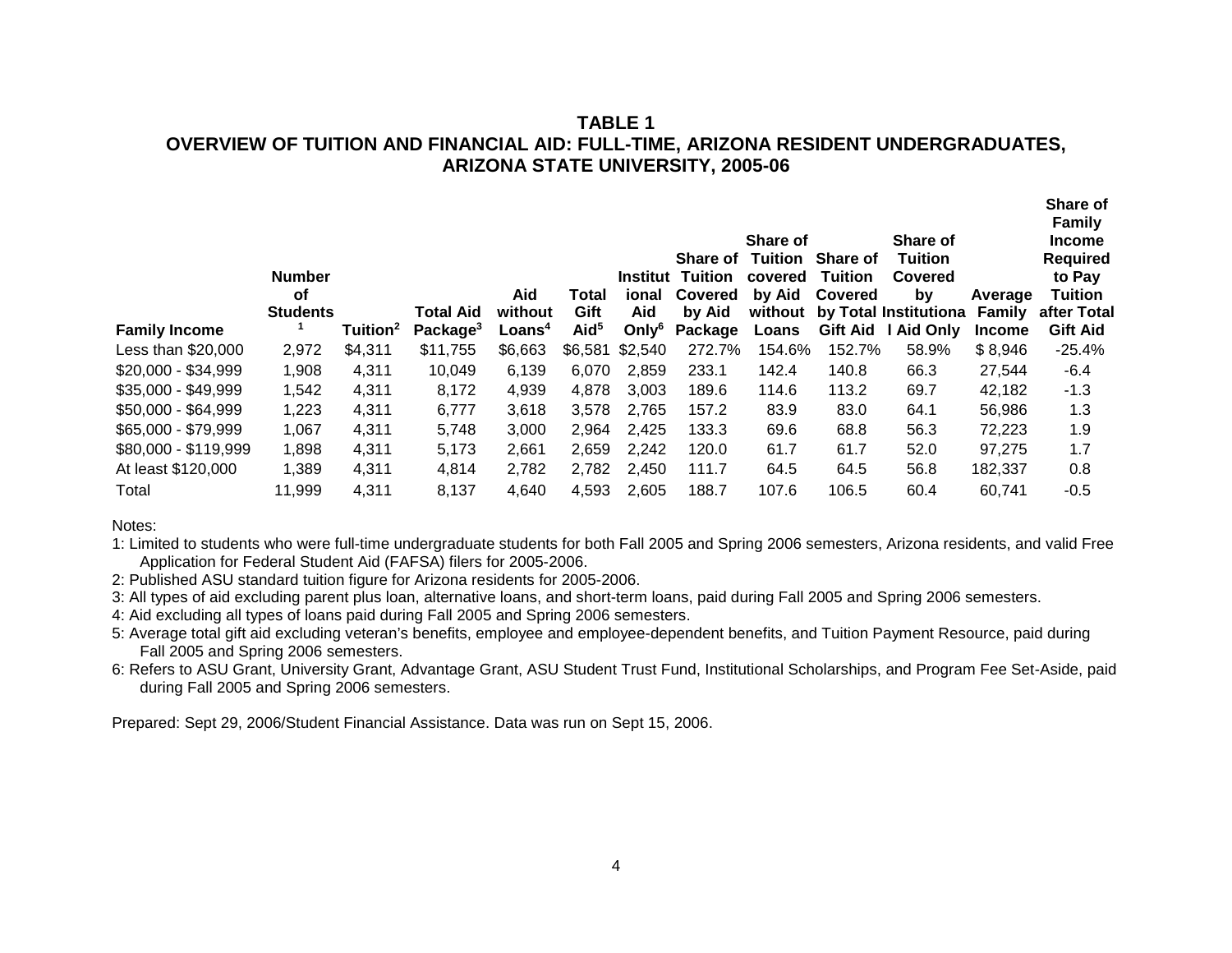Table 2 contains estimates of the income distribution of aid seekers using the distribution of FAFSA filers in Table 1, estimates from the ASU financial aid office, and crude estimates of Hope/Lifetime earning credits based on income levels and tuition burdens. The estimates in Table 2 reflect the total of approximately \$120 million in nonloan financial support that reached 27,776 resident undergraduates in AY 2005-06. Based on a total resident student population of 37,364, this aid represents \$3,218 per student. In addition, a Hope/Lifetime tuition tax credit averaging \$250 across all resident undergraduates is assumed to have been claimed, based on the estimates obtained by the ASU financial aid office. As more data become available from the IRS, more refinements in this estimate could be undertaken. Including all nonloan sources of support and the tuition tax credit, the estimates suggest that the average net undergraduate tuition and fee burden in AY 2005-06 was approximately \$936 per student, far lower than the \$4,404 figure that appears on the ABOR web site.

Including all sources of scholarship aid, the analysis in Table 2 reveals that the \$4,404 tuition and fee total for AY 2005-06, net of all nonloan sources of aid and tax considerations, never exceed 2 percent of average family income with families below \$35,000 paying no net tuition.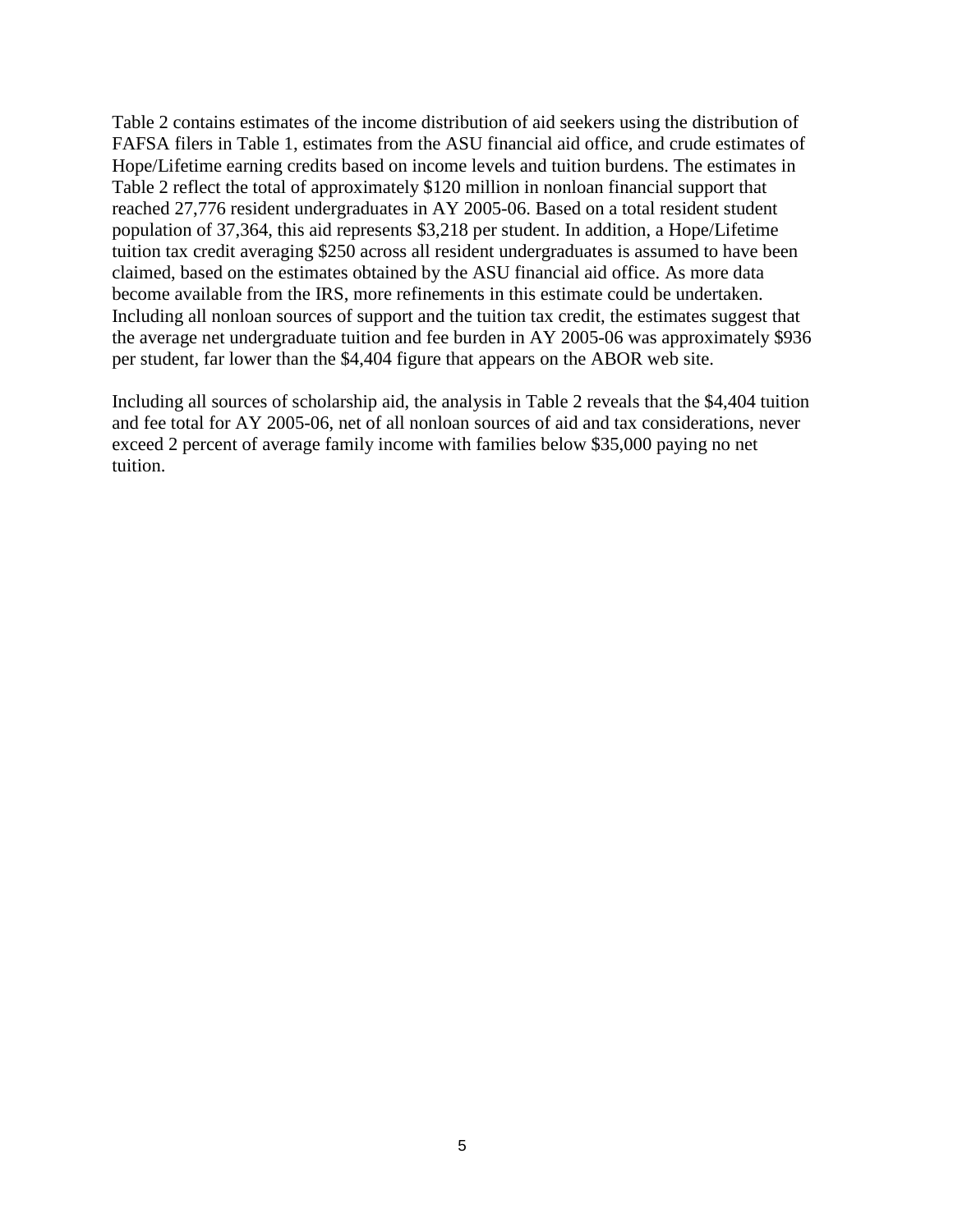## **TABLE 2 TUITION AND FINANCIAL AID DETAIL: FULL-TIME, ARIZONA RESIDENT UNDERGRADUATES, ARIZONA STATE UNIVERSITY, 2005-06**

**Net Tuition** 

|                      |                          |                              |                             | All (nonloan)                 |                                       | Hope and                  | <b>Tuition less</b> | <b>Net Tuition</b><br>Paid as a |  |
|----------------------|--------------------------|------------------------------|-----------------------------|-------------------------------|---------------------------------------|---------------------------|---------------------|---------------------------------|--|
| <b>Family Income</b> | Average<br><b>Income</b> | Number of<br><b>Students</b> | Share of<br><b>Students</b> | Support per<br><b>Student</b> | <b>Tuition less</b><br><b>Support</b> | Lifetime<br><b>Credit</b> | Aid and<br>Hope     | Share of<br><b>Income</b>       |  |
| Less than \$20,000   | \$8,946                  | 3,682                        | 9.9%                        | \$6,167                       | $-$1,763$                             | \$0                       | $-$1,763$           | $-19.7%$                        |  |
| $$20,000 - $34,999$  | 27,544                   | 3.517                        | 9.4                         | 5.202                         | -798                                  | 0                         | -798                | $-2.9%$                         |  |
| $$35,000 - $49,999$  | 42.182                   | 3,915                        | 10.5                        | 3.924                         | 480                                   | 225                       | 255                 | 0.6%                            |  |
| \$50,000 - \$64,999  | 56,986                   | 4.391                        | 11.8                        | 3,066                         | 1,338                                 | 625                       | 713                 | 1.3%                            |  |
| \$65,000 - \$79,999  | 72,223                   | 4,556                        | 12.2                        | 2.544                         | 1.860                                 | 800                       | 1,060               | 1.5%                            |  |
| \$80,000 - \$119,999 | 97.275                   | 10.277                       | 27.5                        | 2.301                         | 2,103                                 | 200                       | 1.903               | 2.0%                            |  |
| At least \$120,000   | 182,337                  | 7,026                        | 18.8                        | 2,158                         | 2,246                                 | 0                         | 2,246               | 1.2%                            |  |
| Total                |                          | 37,364                       | 100.0                       |                               |                                       |                           |                     |                                 |  |

Note: Average income taken from distribution of students/families who filed a FAFSA form. Distribution of students estimated from a combination of students who filed a FAFSA form and the decennial 2000 census. Nonloan total aid taken from ASU "Tab A" financial aid reports. Tuition and fees assumed to be \$4,404. Hope and lifetime credit simulated based on a reading of eligibility criteria using assumption that overall average of the credit is \$250 across the entire resident student population. Average net tuition after all nonloan aid and credits is \$936 per student.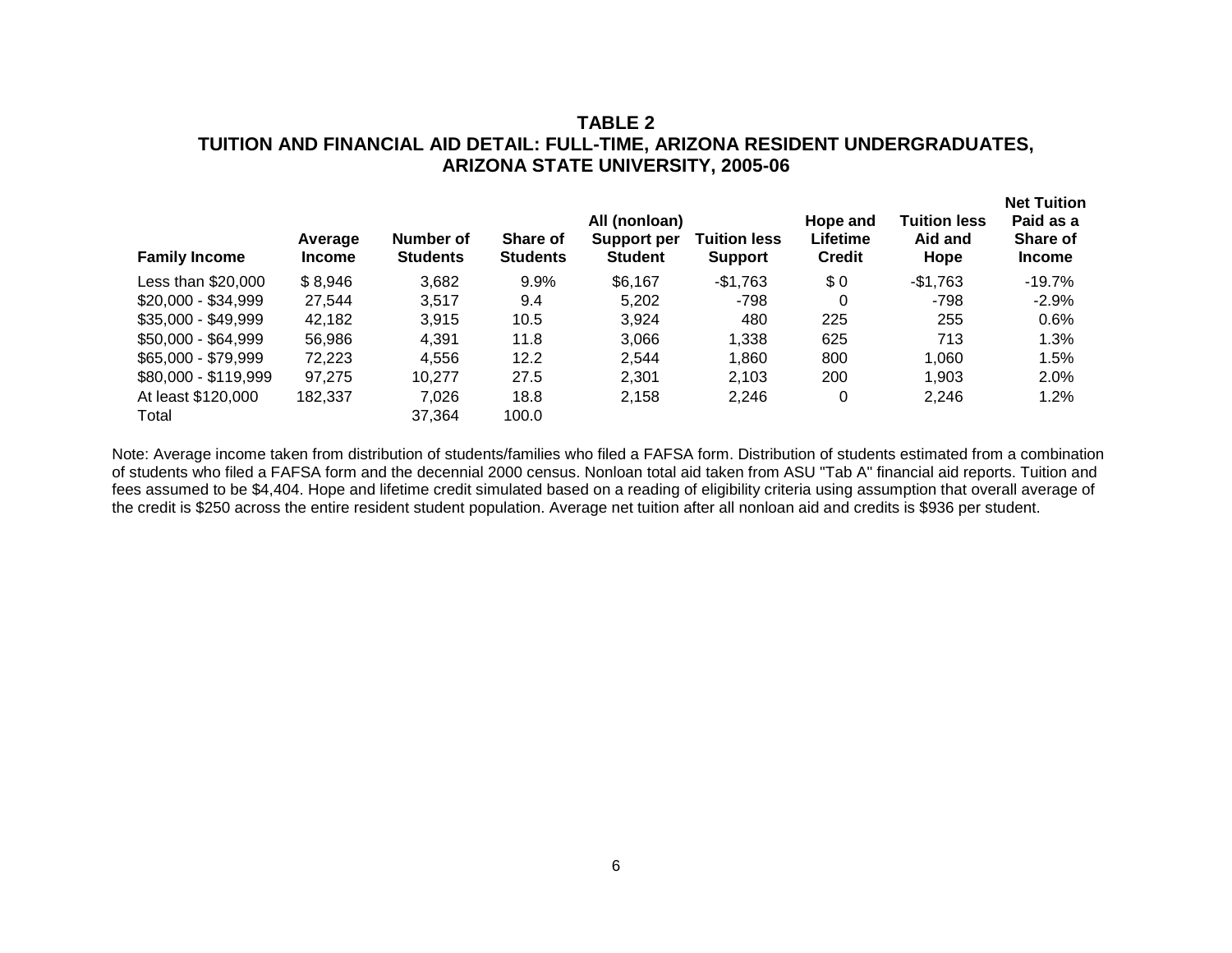#### **TUITION AND FEES FROM A HISTORICAL PERSPECTIVE**

Tables 3, 4, and 5 examine tuition and fees for full-time resident undergraduate students from 1933 to the present, over various time periods. Over the 73-year period, charges have increased from \$20 to nearly \$4,700. But a simple nominal comparison ignores the impact of inflation, increases in average income, and that an increasing portion of the cost is offset by scholarship aid. The analysis in the tables reveals how the tuition and fee burden has changed through time in relation to income.

Table 3 reveals that nominal tuition charges have increased from about 5 percent of per capita personal income to nearly 15 percent of per capita personal income today. However, these figures fail to account for the dramatic increase in financial support of higher education that has taken place over the past 73 years. Using available data, it is estimated that about 80 percent of the tuition charge has been offset by nonloan financial support since 2003. During the late 1990s, prior to the passage of the Hope credit, nonloan support averaged about 67 percent of total tuition charges. While earlier data are less precise, it is estimated that scholarship and grant aid in 1993-94 was 62.5 percent of total tuition and fees; the proportion had been only 51 percent in 1983. Scholarship data for 1973 and earlier do not exist and are simply assumed to account for 50 percent of the total tuition charges in the illustration in Table 3.

The net tuition burdens by year are compared with per capita personal income for each year. While household income would be a better measure of capacity, only per capita personal income is available for years prior to 1970. The data suggest that tuition burdens as a share of per capita personal income have been remarkably steady over the last 73 years. Tuition, net of all financial aid as a share of per capita personal income, is about the same as it was in 1933 and has actually fallen from its high in the 1960s.

Data from the abstract of Arizona resident individual income tax returns were used in Table 4 to compare the gross and net tuition burdens as a share of per filer gross incomes. This abstract information reflects all filing categories, including both married filing jointly and single individuals filing returns. The progression of per filer gross income through time is another measure of the rapid acceleration in nominal incomes that has taken place in Arizona over the past 23 years. As in Table 3, the data suggest that nominal tuition as a share of gross income per filer has increased from about 4 percent to 8 percent today, but after accounting for scholarship aid, the net burden has declined slightly as a share of gross incomes reported on tax forms.

Table 4 also reveals that the net tuition burden expressed in 2006 dollars from 1983 to the present has not increased very much in real terms, increasing less than \$7.00 per year. Again, including financial aid in analyzing tuition burdens reveals a very different picture than do simple comparisons of gross tuition over time.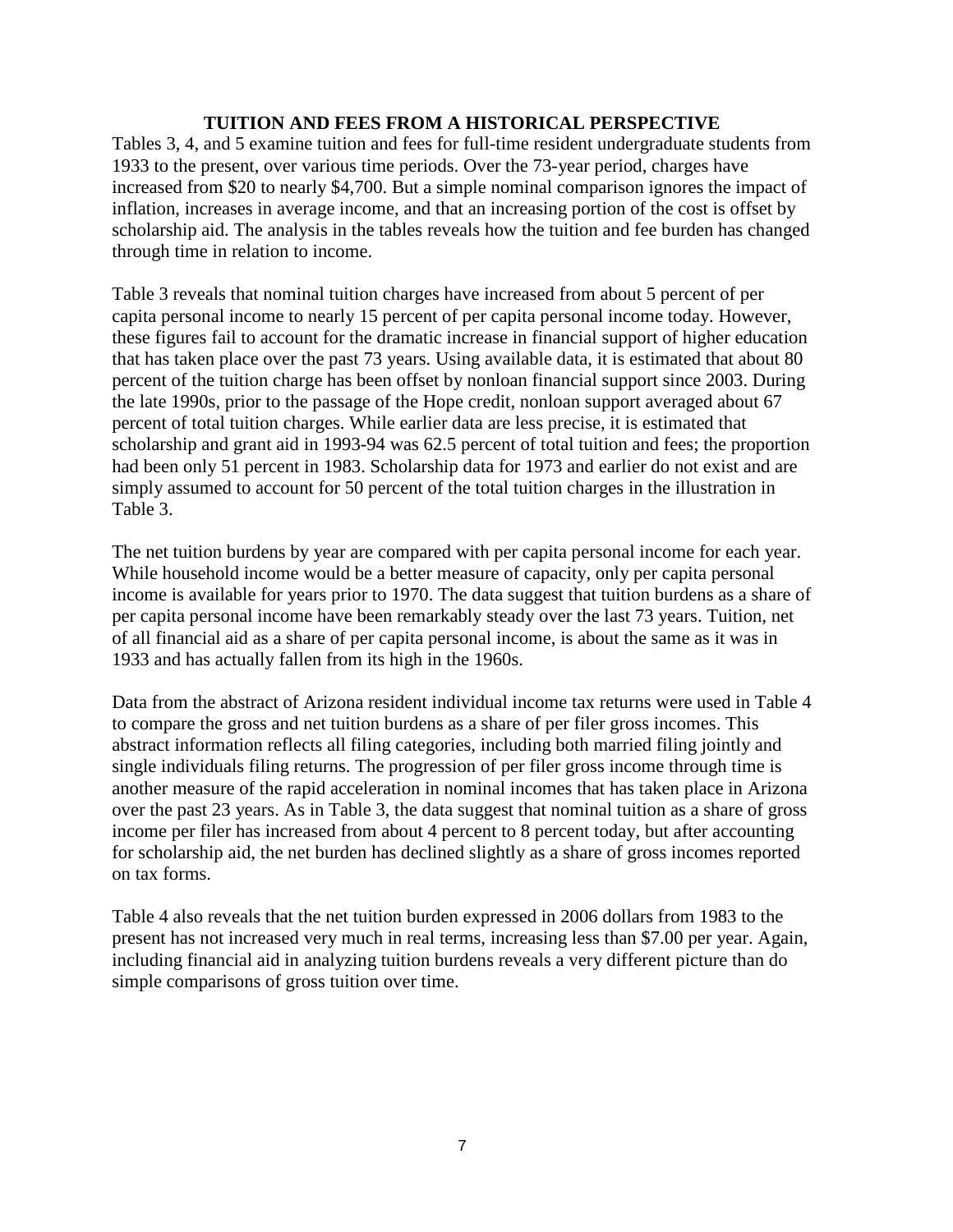### **TABLE 3 OVERALL TUITION AND NET PAYMENT IN COMPARISON TO PER CAPITA PERSONAL INCOME: FULL-TIME, ARIZONA RESIDENT UNDERGRADUATES, ARIZONA STATE UNIVERSITY**

| <b>Tuition</b> | <b>Personal</b><br><b>Income</b> | of Per Capita<br><b>Personal Income</b> | <b>Share of Tuition</b><br>Offset by<br>Scholarship<br>and Grant Aid** | <b>Tuition Net of</b><br>Nonloan<br>Scholarship,<br><b>Tax Credit and</b><br><b>Grant Aid*</b> | <b>Tuition Net of</b><br><b>Nonloan</b><br>Scholarship and<br>Grant Aid (2006)<br>dollars)* | <b>Tuition Net of Nonloan</b><br><b>Scholarship and Grant</b><br>Aid as a Share of Per<br>Capita Personal<br><b>Income</b> |
|----------------|----------------------------------|-----------------------------------------|------------------------------------------------------------------------|------------------------------------------------------------------------------------------------|---------------------------------------------------------------------------------------------|----------------------------------------------------------------------------------------------------------------------------|
| \$20           | \$307                            | 6.5%                                    | 50.0%                                                                  | \$10.0                                                                                         | \$151.50                                                                                    | 3.3%                                                                                                                       |
| 50             | 1.002                            | 5.0                                     | 50.0                                                                   | 25.0                                                                                           | 291.18                                                                                      | 2.5                                                                                                                        |
| 76             | 1.716                            | 4.4                                     | 50.0                                                                   | 38.0                                                                                           | 286.78                                                                                      | 2.2                                                                                                                        |
| 230            | 2,208                            | 10.4                                    | 50.0                                                                   | 115.0                                                                                          | 757.27                                                                                      | 5.2                                                                                                                        |
| 400            | 4.917                            | 8.1                                     | 50.0                                                                   | 200.0                                                                                          | 907.66                                                                                      | 4.1                                                                                                                        |
| 850            | 11.673                           | 7.3                                     | 51.0                                                                   | 416.5                                                                                          | 842.62                                                                                      | 3.6                                                                                                                        |
| 1.844          | 18.293                           | 10.1                                    | 62.5                                                                   | 691.5                                                                                          | 964.27                                                                                      | 3.8                                                                                                                        |
| 3.595          | 27.044                           | 13.3                                    | 80.6                                                                   | 696.3                                                                                          | 762.55                                                                                      | 2.6                                                                                                                        |
| 4.404          | 30.157                           | 14.6                                    | 78.7                                                                   | 936.3                                                                                          | 966.02                                                                                      | 3.1                                                                                                                        |
| 4.687          | 31.707                           | 14.8                                    | 78.7                                                                   | 998.3                                                                                          | 998.33                                                                                      | 3.1                                                                                                                        |
|                |                                  |                                         |                                                                        | Per Capita Tuition as a Share                                                                  |                                                                                             |                                                                                                                            |

#### Notes:

\*Tuition and mandatory fees published by Arizona Board of Regents and from historical archive.

\*\* Share of nonloan scholarship aid assumed to be the same as 2005-06 amount in 2006-07. Values for 1973-74 and prior are hypothetical, for illustration purposes: No data on scholarships prior to 1983 are available. Estimates in 2003 and later include the impact of Hope/Lifetime tuition tax credits of \$200 for 2003 and \$250 for 2004-2006. Scholarship data for 2003-06 obtained from ASU financial aid office. Data in 1993 and 1983 estimated from various ASU data book reports.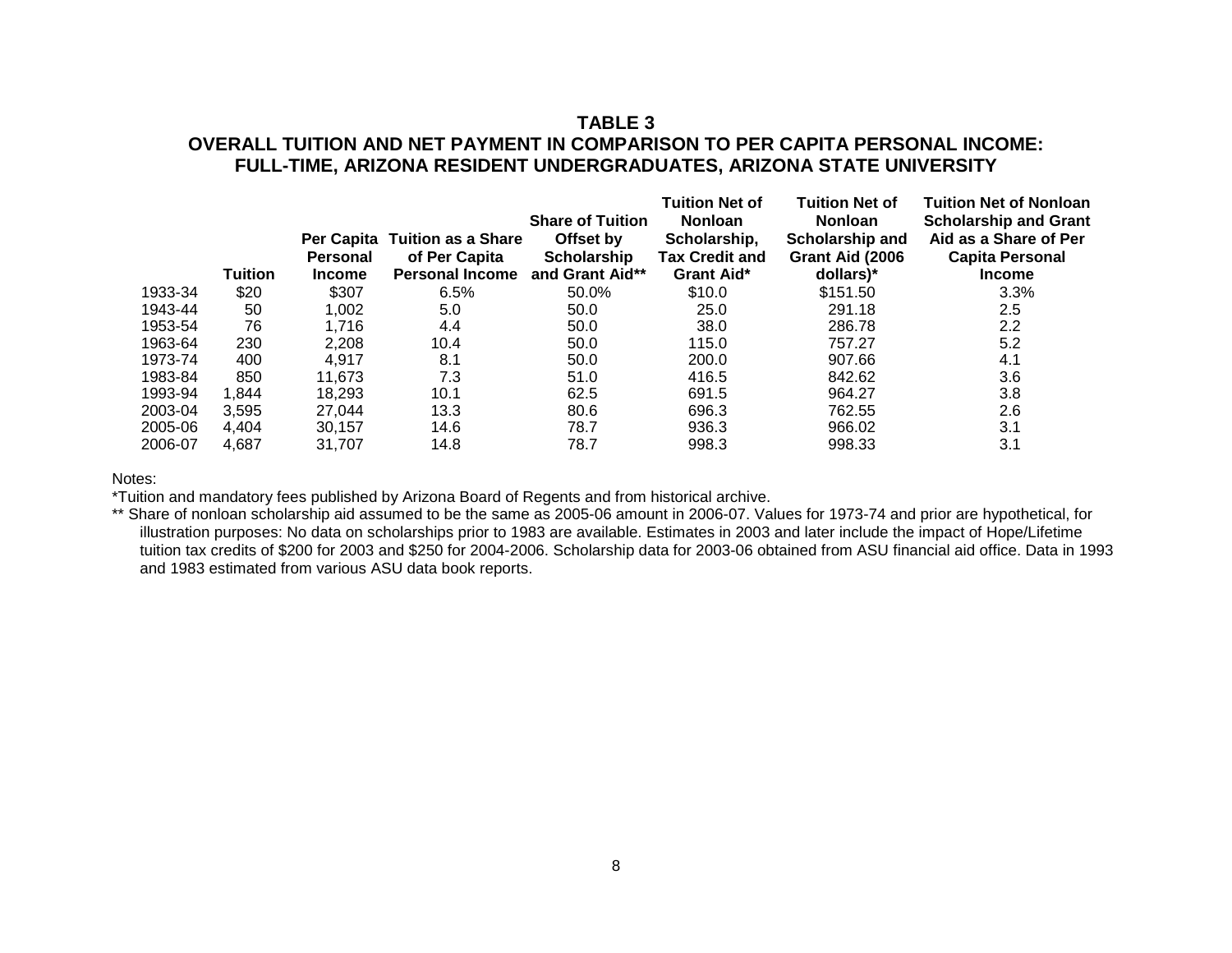## **TABLE 4**

## **OVERALL TUITION AND NET PAYMENT IN COMPARISON TO ARIZONA RESIDENT FEDERAL ADJUSTED GROSS INCOME: FULL-TIME, ARIZONA RESIDENT UNDERGRADUATES, ARIZONA STATE UNIVERSITY**

|         | Tuition* | Per Filer<br><b>Resident AZ</b><br>Federal<br><b>Adjusted Gross</b><br>Income*** | Tuition as a<br><b>Share of Per</b><br><b>Filer Federal</b><br><b>Adjusted</b><br><b>Gross Income</b> | <b>Share of Tuition</b><br>Offset by<br>Scholarship and<br>Grant Aid** | <b>Tuition Net of</b><br><b>Nonloan</b><br>Scholarship,<br><b>Tax Credit and</b><br><b>Grant Aid*</b> | <b>Tuition Net of</b><br><b>Nonloan</b><br>Scholarship and<br>Grant aid (2006<br>dollars)* | <b>Tuition Net of</b><br><b>Nonloan Scholarship</b><br>and Grant Aid as a<br><b>Share of Per Filer</b><br><b>Federal Adjusted</b><br><b>Gross Income</b> |
|---------|----------|----------------------------------------------------------------------------------|-------------------------------------------------------------------------------------------------------|------------------------------------------------------------------------|-------------------------------------------------------------------------------------------------------|--------------------------------------------------------------------------------------------|----------------------------------------------------------------------------------------------------------------------------------------------------------|
| 1983-84 | \$850    | \$21,152                                                                         | 4.0%                                                                                                  | 51.0%                                                                  | \$416.50                                                                                              | \$842.62                                                                                   | 2.0%                                                                                                                                                     |
| 1993-94 | 1,844    | 32,719                                                                           | 5.6                                                                                                   | 62.5                                                                   | 691.50                                                                                                | 964.27                                                                                     | 2.1                                                                                                                                                      |
| 2003-04 | 3,595    | 48,527                                                                           | 7.4                                                                                                   | 80.6                                                                   | 696.32                                                                                                | 762.55                                                                                     | 1.4                                                                                                                                                      |
| 2004-05 | 4,062    | 53,062                                                                           | 8.4                                                                                                   | 77.5                                                                   | 912.03                                                                                                | 940.98                                                                                     | 1.9                                                                                                                                                      |
| 2005-06 | 4.404    | 56,905                                                                           | 8.3                                                                                                   | 78.7                                                                   | 936.29                                                                                                | 966.02                                                                                     | 1.8                                                                                                                                                      |
| 2006-07 | 4,687    | 59,238                                                                           | 7.9                                                                                                   | 78.7                                                                   | 998.33                                                                                                | 998.33                                                                                     | 1.7                                                                                                                                                      |

Notes:

\* Tuition and mandatory fees published by Arizona Board of Regents and from historical archive; CPI used for inflation adjustment.

\*\* Share of nonloan scholarship aid assumed to be the same as 2005-06 amount in 2006-07. Estimates in 2003 and later include the impact of Hope/Lifetime tuition tax credits of \$200 for 2003 and \$250 for 2004-2006. Scholarship data for 2003-06 obtained from ASU financial aid office. Data in 1993 and 1983 estimated from various ASU data book reports.

\*\*\* Income per filer taken from abstract of resident individual income tax payers, various years. Amounts estimated for 2005-2006 based on observed flow of revenue.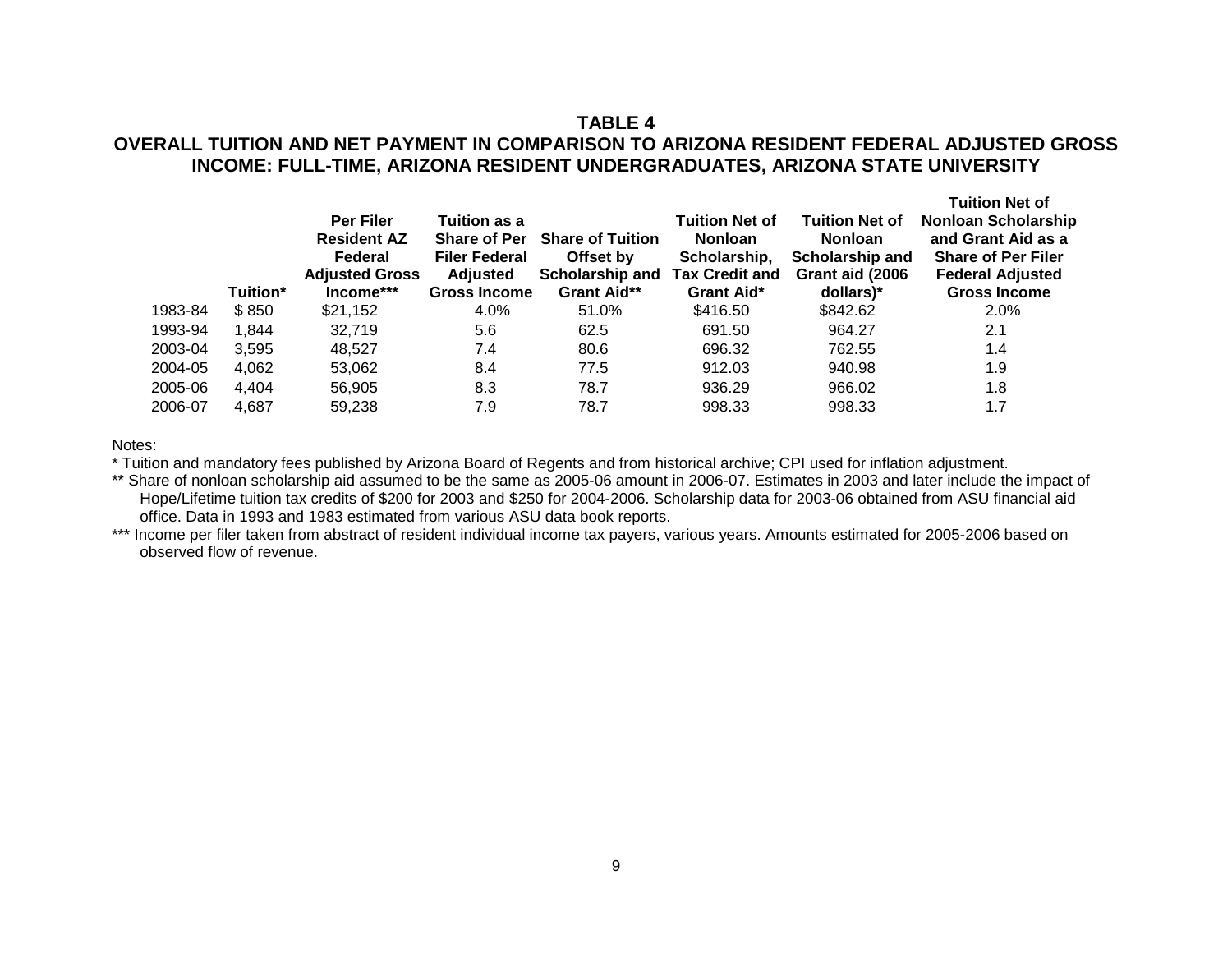#### **Tuition and Housing Prices**

Another consideration in assessing the relative cost of tuition payments over time is to consider that many tuition payments are made out of accumulated wealth, not annual income. Table 5 contains a simple comparison of gross tuition and fee charges with the median price of a home annually since 1989. The housing price data are taken from the National Association of Realtors and are based on the Phoenix metro region.

In 1989, gross tuition represented 1.8 percent of the value of the median priced house. Conceivably a family without other resources might have borrowed 1.8 percent of the value of their home to finance a tuition payment. Interestingly, borrowing about 1.8 percent of the median priced home in 2006 would finance resident undergraduate tuition today. Of course, a lower percentage would need to be borrowed today if scholarship aid is taken into account.

Housing has been a great investment in Arizona over time. Investing in education is even better with college degree holders earning up to 80 percent more than high school students in their highest earning years.

|         | <b>Resident</b><br>Undergraduate | <b>Median Price of a</b><br>Home, Phoenix | <b>Share of</b><br><b>Tuition to</b> |
|---------|----------------------------------|-------------------------------------------|--------------------------------------|
|         | <b>Tuition</b>                   | Metro Area                                | <b>Home Price</b>                    |
| 1989-90 | \$1,424                          | \$78,800                                  | 1.81%                                |
| 1990-91 | 1,540                            | 84,000                                    | 1.83                                 |
| 1991-92 | 1,590                            | 85,500                                    | 1.86                                 |
| 1992-93 | 1,590                            | 86,800                                    | 1.80                                 |
| 1993-94 | 1,844                            | 89,100                                    | 2.07                                 |
| 1994-95 | 1,894                            | 91,400                                    | 2.07                                 |
| 1995-96 | 1,950                            | 96,800                                    | 2.01                                 |
| 1996-97 | 2,009                            | 105,300                                   | 1.91                                 |
| 1997-98 | 2,058                            | 113,700                                   | 1.81                                 |
| 1998-99 | 2,158                            | 120,200                                   | 1.80                                 |
| 1999-00 | 2,259                            | 126,400                                   | 1.79                                 |
| 2000-01 | 2,344                            | 134,400                                   | 1.74                                 |
| 2001-02 | 2,486                            | 139,400                                   | 1.78                                 |
| 2002-03 | 2,583                            | 143,800                                   | 1.80                                 |
| 2003-04 | 3,593                            | 152,500                                   | 2.36                                 |
| 2004-05 | 4,062                            | 169,400                                   | 2.40                                 |
| 2005-06 | 4,404                            | 247,400                                   | 1.78                                 |
| 2006-07 | 4,687                            | 267,000                                   | 1.76                                 |

## **TABLE 5 COMPARISON OF TUITION AND HOME PRICES**

Notes:

Median housing prices from National Association of Realtors.

Tuition and mandatory fees published by Arizona Board of Regents.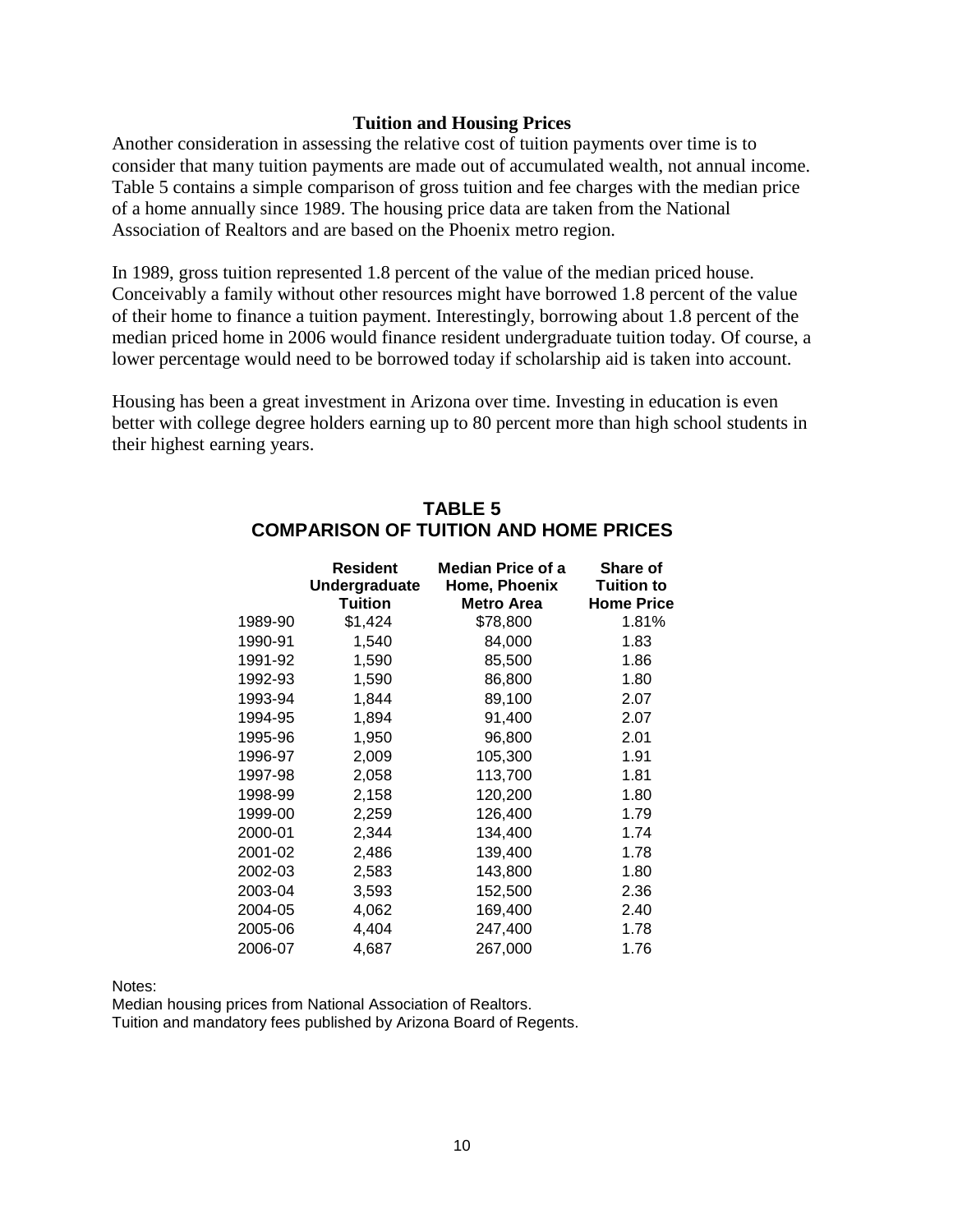#### **Tuition and State Appropriations**

One of the arguments offered to explain the trajectory of nominal tuition and fee charges in recent years is that state support for higher education has not kept pace with the large influx of students seeking college education. Table 6 compares the cost of resident undergraduate tuition with state support per full-time-equivalent student (FTE) received each of the last 15 years. The numbers represent the amount of money, per resident undergraduate, that ASU has received in state appropriations to support the instruction costs of each resident undergraduate. To account for inflation, the Higher Education Price Index (HEPI) is used for the comparison since the issue is how much funding ASU has received to educate resident undergraduates relative to the costs the institution has faced over time.

The data reveal an increase in the share of the sum of state support and tuition that is paid by tuition, from 22 percent in 1991-92 to 40 percent in 2006-07. The share from tuition has increased not only due to increases in tuition, but due to substantial decreases in inflationadjusted state appropriations per FTE. Despite the large rises in tuition, overall support from the combined sources has declined in HEPI-adjusted terms.

In this context, tuition increases were low until 2003-04, when the implicit pressure from lack of legislative support became too great. Despite the large tuition increases in 2003-04 and 2004-05, total funding from tuitions and state appropriations rose only modestly from the very low figure of 2002-03 and remained considerably below the inflation-adjusted level of the 1990s.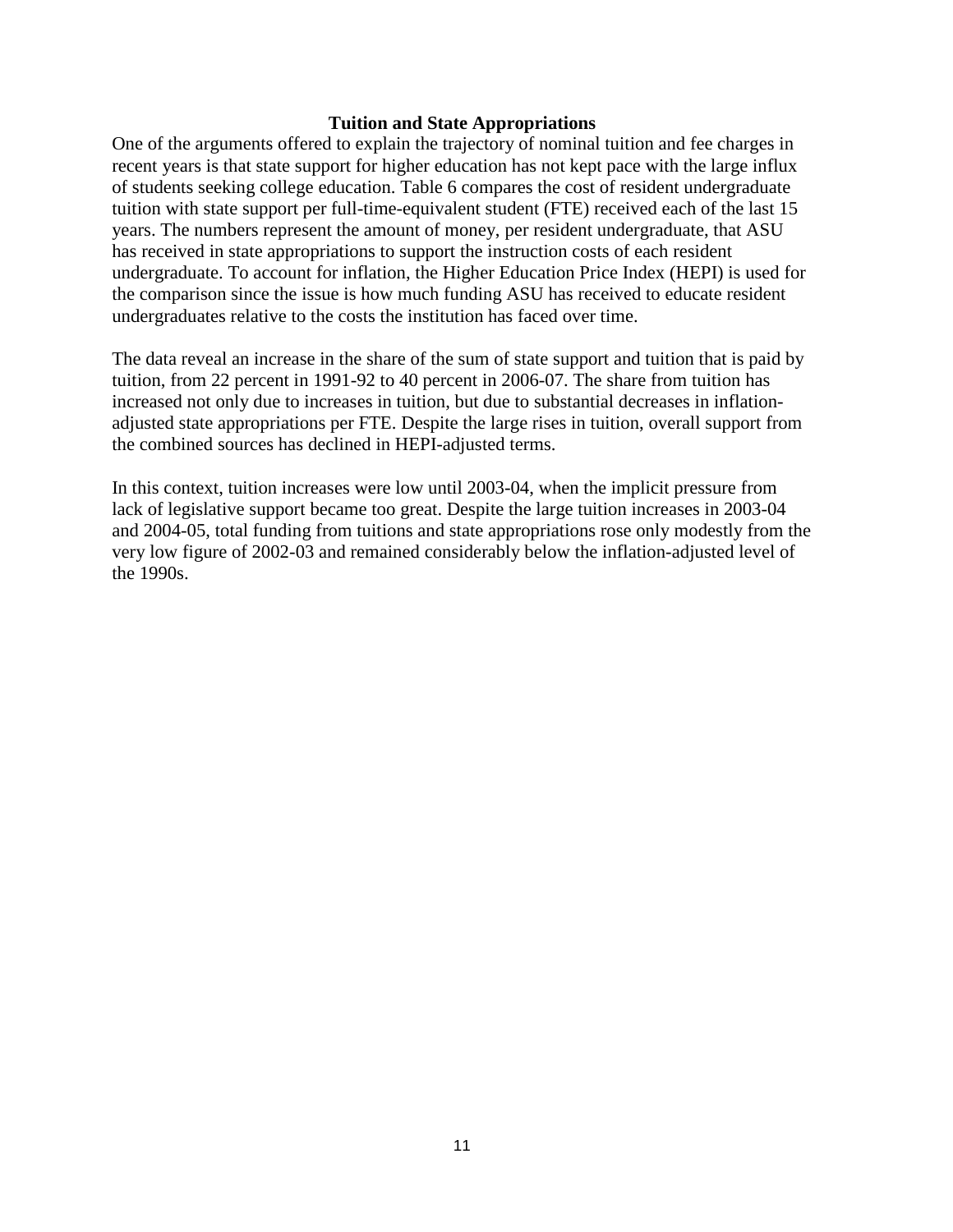#### **TABLE 6 COMPARISON OF TUITION AND STATE APPROPRIATIONS PER FULL-TIME-EQUIVALENT STUDENT WITH HIGHER EDUCATION PRICE INDEXES: FULL-TIME, ARIZONA RESIDENT UNDERGRADUATES, ARIZONA STATE UNIVERSITY**

|         | <b>Tuition</b> | <b>Tuition in</b><br><b>HEPI-</b><br><b>Adjusted</b><br><b>Dollars</b> | <b>Percent</b><br>Change | Per FTE<br><b>State</b><br><b>Support</b> | Per FTE State<br>Support in<br><b>HEPI-Adjusted</b><br><b>Dollars</b> | <b>Percent</b><br>Change | <b>HEPI</b> in<br>2006<br><b>Base</b><br>Year | Sum of<br><b>Tuition and</b><br><b>FTE State</b><br><b>Support</b> | Sum of<br><b>Tuition and</b><br><b>FTE State</b><br>Support (2006)<br>dollars using<br>HEPI) | <b>Percent</b><br>Change in<br><b>HEPI-</b><br><b>Adjusted</b><br>Total | <b>Share</b><br>of Total<br>Paid by<br>Tuition |
|---------|----------------|------------------------------------------------------------------------|--------------------------|-------------------------------------------|-----------------------------------------------------------------------|--------------------------|-----------------------------------------------|--------------------------------------------------------------------|----------------------------------------------------------------------------------------------|-------------------------------------------------------------------------|------------------------------------------------|
| 1991-92 | \$1,590        | \$2,744                                                                |                          | \$5,722                                   | \$9,875                                                               |                          | 57.9                                          | \$7,312                                                            | \$12,620                                                                                     |                                                                         | 21.7%                                          |
| 1992-93 | 1,590          | 2,668                                                                  | $-2.8%$                  | 5,644                                     | 9,471                                                                 | $-4.1\%$                 | 59.6                                          | 7,234                                                              | 12,139                                                                                       | $-3.8%$                                                                 | 22.0                                           |
| 1993-94 | 1,844          | 2,992                                                                  | 12.1                     | 5,632                                     | 9,137                                                                 | $-3.5$                   | 61.6                                          | 7,476                                                              | 12,129                                                                                       | $-0.1$                                                                  | 24.7                                           |
| 1994-95 | 1,894          | 2,985                                                                  | $-0.2$                   | 5,943                                     | 9,367                                                                 | 2.5                      | 63.4                                          | 7,837                                                              | 12,352                                                                                       | 1.8                                                                     | 24.2                                           |
| 1995-96 | 1,950          | 2,986                                                                  | 0.0                      | 6,201                                     | 9,497                                                                 | 1.4                      | 65.3                                          | 8,151                                                              | 12,483                                                                                       | 1.1                                                                     | 23.9                                           |
| 1996-97 | 2,009          | 2,984                                                                  | $-0.1$                   | 6,259                                     | 9,296                                                                 | $-2.1$                   | 67.3                                          | 8,268                                                              | 12,279                                                                                       | $-1.6$                                                                  | 24.3                                           |
| 1997-98 | 2,058          | 2,952                                                                  | $-1.1$                   | 6,476                                     | 9,289                                                                 | $-0.1$                   | 69.7                                          | 8,534                                                              | 12,241                                                                                       | $-0.3$                                                                  | 24.1                                           |
| 1998-99 | 2,158          | 3,024                                                                  | 2.4                      | 7,110                                     | 9,962                                                                 | 7.2                      | 71.4                                          | 9,268                                                              | 12,985                                                                                       | 6.1                                                                     | 23.3                                           |
| 1999-00 | 2,259          | 3,040                                                                  | 0.5                      | 7,175                                     | 9,654                                                                 | $-3.1$                   | 74.3                                          | 9,434                                                              | 12,694                                                                                       | $-2.2$                                                                  | 23.9                                           |
| 2000-01 | 2,344          | 3,007                                                                  | $-1.1$                   | 7,268                                     | 9,325                                                                 | $-3.4$                   | 77.9                                          | 9,612                                                              | 12,332                                                                                       | $-2.9$                                                                  | 24.4                                           |
| 2001-02 | 2,486          | 3,044                                                                  | 1.2                      | 6,779                                     | 8,299                                                                 | $-11.0$                  | 81.7                                          | 9,265                                                              | 11,343                                                                                       | $-8.0$                                                                  | 26.8                                           |
| 2002-03 | 2,583          | 3,084                                                                  | 1.3                      | 6,239                                     | 7,449                                                                 | $-10.2$                  | 83.8                                          | 8,822                                                              | 10,533                                                                                       | $-7.1$                                                                  | 29.3                                           |
| 2003-04 | 3,593          | 4,135                                                                  | 34.1                     | 5,966                                     | 6,866                                                                 | -7.8                     | 86.9                                          | 9,559                                                              | 11,001                                                                                       | 4.4                                                                     | 37.6                                           |
| 2004-05 | 4,062          | 4,494                                                                  | 8.7                      | 6,039                                     | 6,681                                                                 | $-2.7$                   | 90.4                                          | 10,101                                                             | 11,174                                                                                       | 1.6                                                                     | 40.2                                           |
| 2005-06 | 4,404          | 4,632                                                                  | 3.1                      | 6,334                                     | 6,662                                                                 | $-0.3$                   | 95.1                                          | 10,738                                                             | 11,294                                                                                       | 1.1                                                                     | 41.0                                           |
| 2006-07 | 4,687          | 4,687                                                                  | 1.2                      | 7,154                                     | 7,154                                                                 | 7.4                      | 100.0                                         | 11,841                                                             | 11,841                                                                                       | 4.8                                                                     | 39.6                                           |

Notes:

HEPI estimated for 2006.

Tuition and mandatory fees published by Arizona Board of Regents.